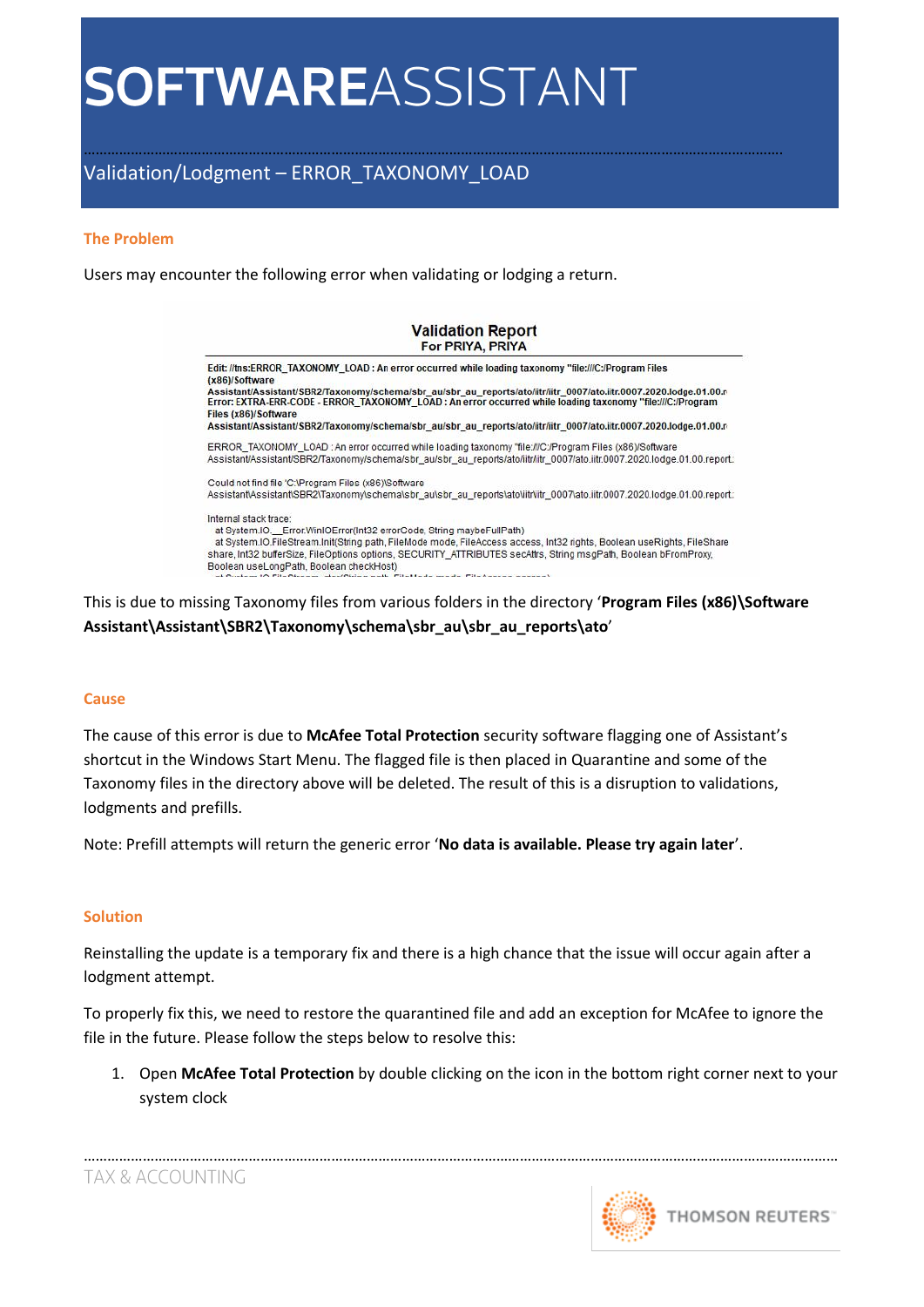## ……………………………………………………………………………………………………………………………………………………………. Validation/Lodgment – ERROR\_TAXONOMY\_LOAD



2. Then in McAfee, click on the **Settings** cog in the top right and select **Quarantined items**

|                                                              |                   |              |                          | Trial: Ends in 30 days - Buy now |                  |  |
|--------------------------------------------------------------|-------------------|--------------|--------------------------|----------------------------------|------------------|--|
| erformance                                                   | <b>My Privacy</b> | My Info      |                          |                                  |                  |  |
|                                                              |                   |              |                          | Settings                         |                  |  |
|                                                              |                   |              | ىر                       | General settings and alerts      | On >             |  |
|                                                              |                   |              |                          | Ouarantined items                | On $\rightarrow$ |  |
| Stay safe whil<br>Avoid risky websites and dangerous downloa |                   |              |                          | PC Security                      |                  |  |
|                                                              |                   |              | Q                        | Real-Time Scanning               | On $\geq$        |  |
|                                                              |                   | ☞            | Firewall                 | On $\geq$                        |                  |  |
|                                                              |                   | antivii      | 05                       | Automatic Updates                | On $\geq$        |  |
|                                                              |                   | Not now<br>ि | $^{\circ}$               | Scheduled scans                  | On $\geq$        |  |
|                                                              |                   |              |                          | Vulnerability Scanner            | On >             |  |
|                                                              |                   |              | $\overline{\phantom{a}}$ | McAfee® WebAdvisor               | $Off$ $>$        |  |
|                                                              |                   |              | é                        | QuickClean                       | On $\geq$        |  |
| What we're protecting now                                    |                   |              |                          | DC Dorformance                   |                  |  |

3. Expand **Quarantined items** and then look for '**Company tax return.lnk**'. There may be multiple copies of this file, just pick the most recent one and then click **Restore.** Click '**Yes**' if it asks you to overwite the existing file.



…………………………………………………………………………………………………………………………………………………………………………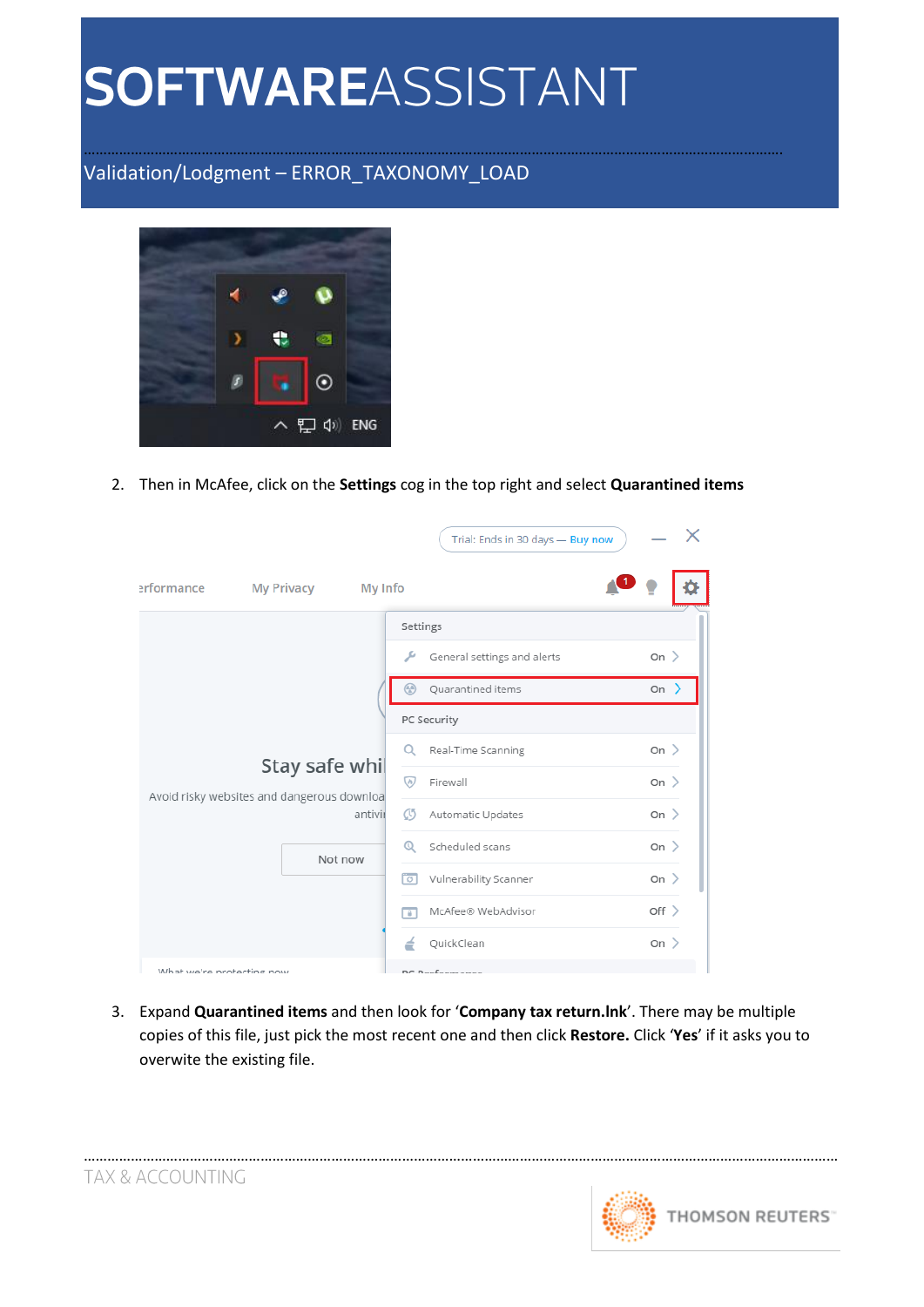## ……………………………………………………………………………………………………………………………………………………………. Validation/Lodgment – ERROR\_TAXONOMY\_LOAD

| ∕ comp <sup>h</sup> ny tax return.ink |                                                               | //28/2020 8:44 PM |  |
|---------------------------------------|---------------------------------------------------------------|-------------------|--|
| Company tax return. Ink               |                                                               | 7/29/2020 3:54 PM |  |
|                                       |                                                               |                   |  |
| Full Path:                            |                                                               |                   |  |
| Assistant\Help\Instructions 2020      | C:\ProgramData\Microsoft\Windows\Start Menu\Programs\Software |                   |  |

4. Then go back to the **Settings** cog and click on **Real-Time Scanning**

|                                            |                   |                          | Trial: Ends in 30 days - Buy now | $\times$  |
|--------------------------------------------|-------------------|--------------------------|----------------------------------|-----------|
| rformance                                  | <b>My Privacy</b> | My Info                  |                                  |           |
|                                            |                   |                          | Settings                         |           |
|                                            |                   | ىر                       | General settings and alerts      | On $\geq$ |
|                                            |                   | ⊛                        | Quarantined items                | On $\geq$ |
|                                            |                   |                          | PC Security                      |           |
|                                            | Stay safe whi     |                          | Real-Time Scanning               | $On \geq$ |
| Avoid risky websites and dangerous downloa |                   | ♡                        | Firewall                         | On $\geq$ |
|                                            |                   | $\mathcal{C}$<br>antivii | Automatic Updates                | On $\geq$ |
|                                            |                   | $^{\circ}$<br>Not now    | Scheduled scans                  | On $\geq$ |
|                                            |                   | ाञ                       | Vulnerability Scanner            | On $\geq$ |
|                                            |                   | n                        | McAfee® WebAdvisor               | $Off$ $>$ |
|                                            |                   |                          | QuickClean                       | On $\geq$ |

5. Click on **Excluded Files** and then click **Add file**